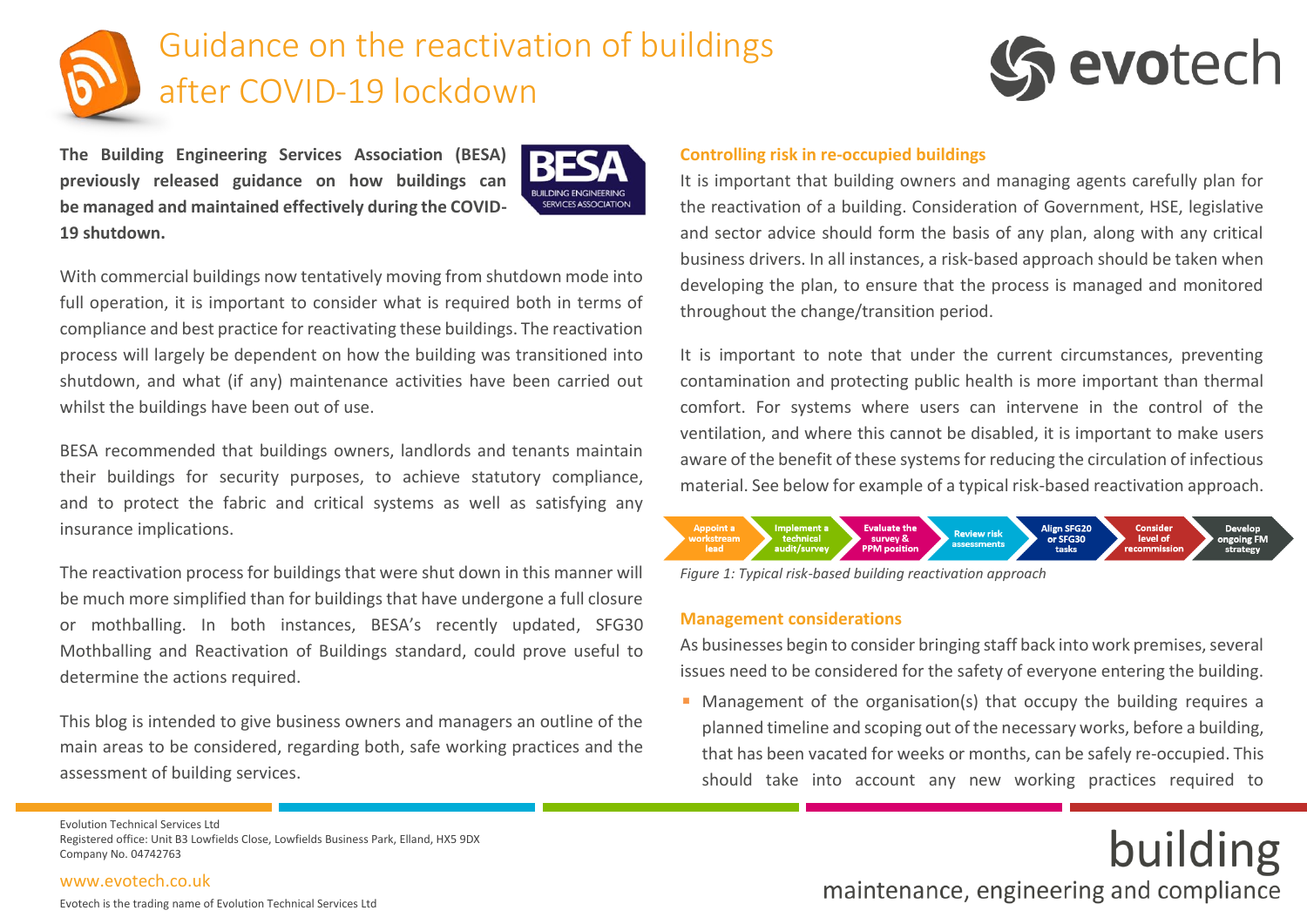



accommodate specific guidance on minimising the risk of viral transmission. As previously stated, any planning process must include all necessary risk assessments and method statements, which should be documented.

- **I** In buildings with multiple occupiers, the managing agent will need to hold detailed discussions with each occupier to discover their individual plans for re-occupying their workspace, for inclusion within the overall plan for the building.
- The timeline and scale/extent of re-occupation of a building needs to be aligned with Government advice.
- Any activity carried out within a commercial building requires someone to work, and therefore needs to be planned and managed in full compliance with the Health and Safety at Work Act. Tasks which were previously considered low risk with straightforward methods of working, may now present new risks and require new ways to complete tasks.
- Ideally, a single body will be responsible for reviewing the activity that the occupiers plan to carry out within the building and, consider the impact this will have on the usability of the building and its building services. This body must also identify which activities may involve additional health risks, given the current circumstances, and establish how to avoid or minimise such risks.
- It is recommended that a pre-occupancy inspection is completed, in order to inform and define the extent, timing, and order of maintenance and

cleaning activities along with new cleaning regimes, which will need implementing. Maintenance and cleaning teams will need to complete updated training on good hygiene practice, to establish activity schedules and to understand the availability and requirements relating to PPE.

- An enhanced cleaning regime is likely to be required, especially where workspaces need to be used by more than one person during the day, in common areas and for regularly touched surfaces, such as door handles, handrails and lift buttons.
- Building managers and occupiers need to consider who will be asked to return to work, activities that will be undertaken, working hours, travel plans and the intended occupancy density. All of these aspects need to be established in order to understand the requirements on building systems, including the supply of domestic hot water, life safety systems and provision of appropriate ventilation rates, as well as access and egress plans. When considering occupancy levels and associated working hours, building managers need to address:
	- $\triangle$  Social distancing requirements in the workplace
	- $\triangle$  Constraints on the travel time of employees, especially in circumstances where staff use public transport (with current guidance being to avoid public transport during peak hours).
	- $\triangle$  Space availability and working routines, including staggered or flexible working hours.

maintenance, engineering and compliance

Evolution Technical Services Ltd Registered office: Unit B3 Lowfields Close, Lowfields Business Park, Elland, HX5 9DX Company No. 04742763

#### [www.evotech.co.uk](http://www.evotech.co.uk/)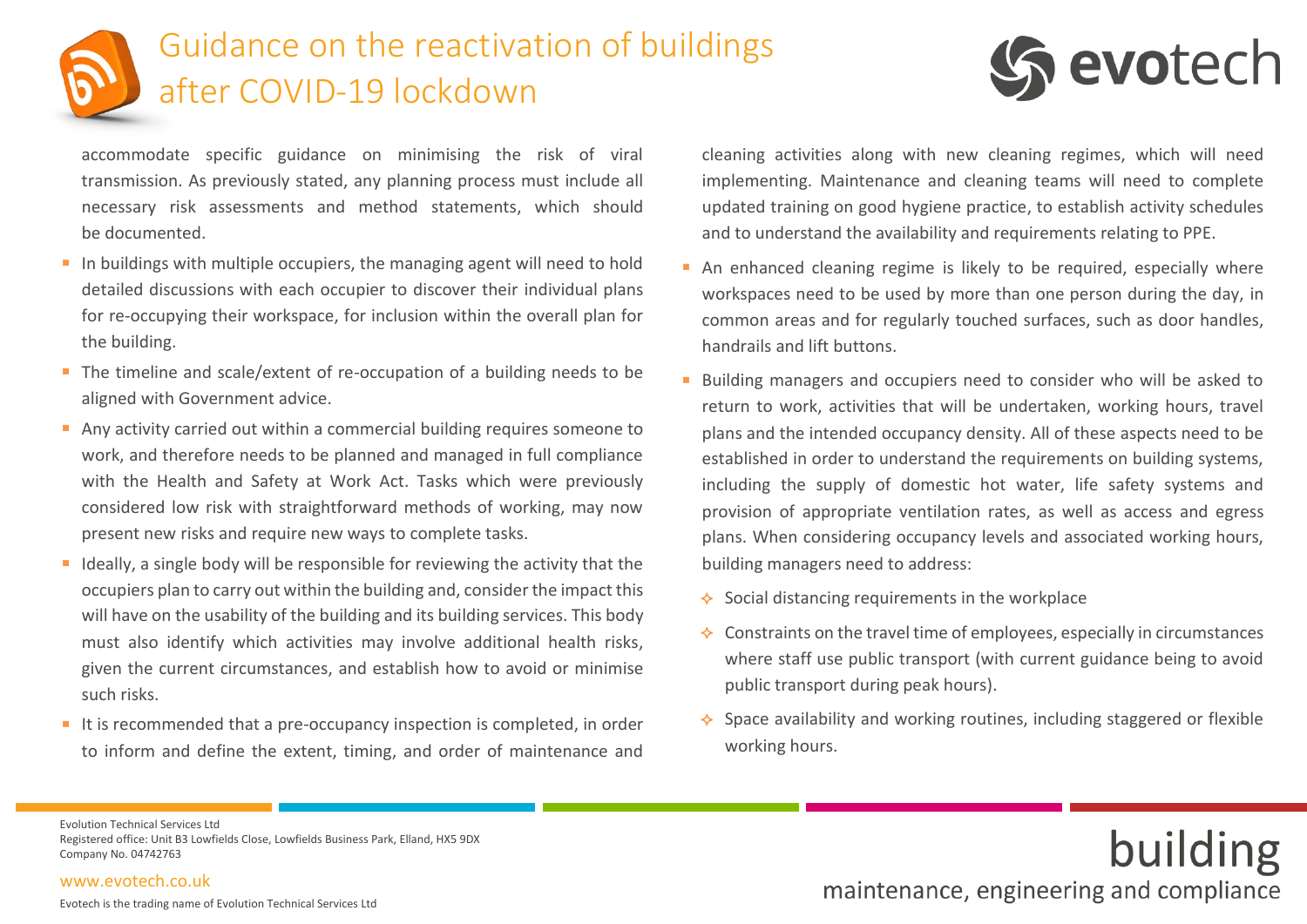



- **•** Changes to welfare facilities and equipment usage may be required to reduce the risks of transmission of infection. These factors will directly influence decisions regarding levels of occupancy and times of operation.
- **I** In light of the intended occupancy and working hours, other points which building managers will need to consider include.
	- $\leftrightarrow$  Lift control programmes may need to be reviewed/implemented in order to support reduced occupancy of lift cars.
	- $\triangle$  Meeting areas may need to adopt restricted numbers in each meeting space, with clear notices on the assessed safe occupancy and changes to furniture layouts where appropriate to support the revised occupancy levels.
	- $\triangle$  Managers and occupying businesses will need to establish how to respond to local outbreaks in any area of the building, in-line with the relevant advice from the Government.

### **Building Ventilation Systems**

In addition to SFG30 requirements, the following measures should be considered/incorporated within the overall reactivation plan. There is growing evidence that SARS-CoV2, the virus which causes COVID-19, can spread by very small particles – called aerosols – which are released by an infected person when they cough, sneeze, talk and breathe. These small droplets may then be breathed in and cause infection.

It is therefore recommended that the overall ventilation strategy for the building is addressed, with a view to increasing the rate of supply of outdoor air to occupants, wherever it is practical to do so, as a precautionary measure.

- Air handling units (AHUs) incorporating recirculation should be switched to operate in 100% outdoor air mode. Virus particles present in return air ducts could potentially re-enter a building when centralised AHUs are equipped with recirculation sections. Air filters present within AHUs and recirculation sections do not typically filter out virus particulate effectively. It is therefore recommended to close all recirculation dampers via the BMS or manually where this is not possible.
- Operate mechanical ventilation and/or air conditioning systems on full fresh air wherever possible.
- **Extend the operating times of mechanical ventilation systems, it is not** recommended to switch the ventilation systems off in any buildings, even those which are still temporarily vacated, but to operate them continuously at reduced speeds.
- Time ventilation to commence at nominal speed at least two hours prior to building occupation.
- Switch to reduced speed two hours after the end of building occupation.
- **Ensure the systems are set to operate over the weekend period at** reduced speed.

maintenance, engineering and compliance

Evolution Technical Services Ltd Registered office: Unit B3 Lowfields Close, Lowfields Business Park, Elland, HX5 9DX Company No. 04742763

#### [www.evotech.co.uk](http://www.evotech.co.uk/)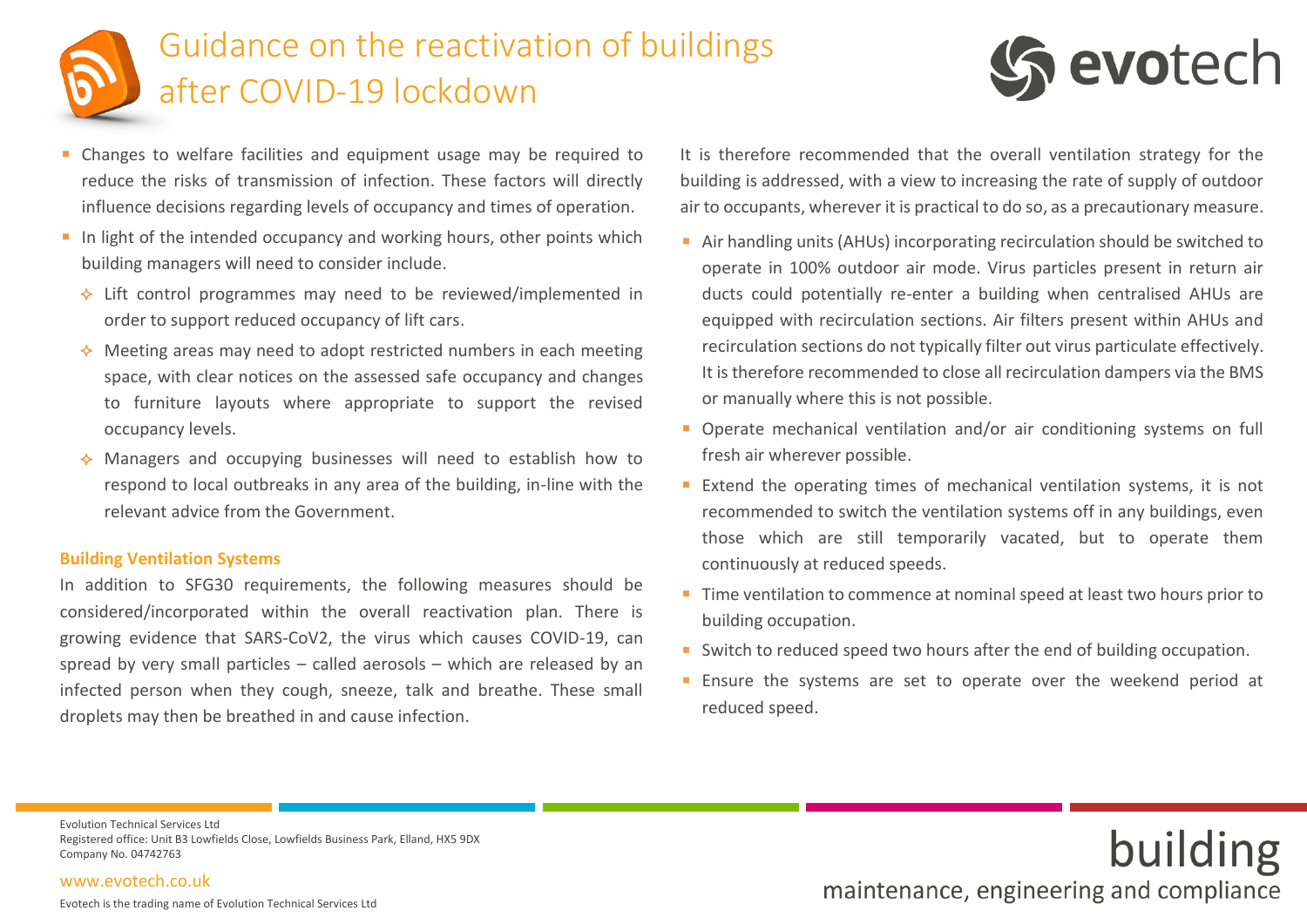



- For systems with demand-controlled ventilation, the CO2 setpoint should be lowered to 400 ppm value, in order to assure the operation of the system at nominal speed. Demand-controlled ventilation plant should be in operation 24/7.
- **I** In buildings without mechanical ventilation, the use of openable windows is recommended, even if this causes thermal discomfort. In rooms and zones where there is no direct supply of outside air, consideration should be given to prohibiting access to these spaces by building users, especially where it is likely they would be occupying such a space longer than 30 minutes.
- **·** In buildings with mechanical ventilation, openable windows can be employed to further boost ventilation. However, the balance of air within the building envelope has to be considered, to ensure no infiltration of foul air from washrooms enters other parts of the building, when doors are opened to gain access.
- In buildings equipped with centralised humidification, there is no need to change existing setpoints (typically above 40%).
- **E** AHUs incorporating heat recovery equipment should be inspected to ensure that leakages are under control. Under certain conditions, virus particles within extract air streams can re-enter the building. Heat recovery devices may carry over virus attached to particles from the extract air side, to the supply air side via leaks.
- Regenerative air to air heat recovery devices (enthalpy/thermal wheels) have a risk of air leakage and moisture transfer between the supply and

extract air streams at the rotary heat exchanger. The risk is increased if the rotary heat exchanger has not been properly installed, particularly if the pressure in the extract flow is higher than the supply flow. Wherever possible the rotary heat exchanger should be bypassed. In systems where this is not possible, the rotor should be disabled, and the ventilation rates increased as much as reasonably possible. An engineer should check the pressure balance – higher pressure on the extract side of the thermal wheel can cause air leakage to the supply side. In this instance, the difference should be corrected using dampers or other reasonable arrangements.

- Virus particle transmission via heat recovery devices is not considered to be an issue when the system is equipped with a twin coil unit or other heat recovery devices that guarantee 100% air separation between extract and supply sides.
- Constantly review Risk Registers in consideration of emerging COVID-19 risks and updates.

## **Recirculation of Air within Buildings**

There has been much deliberation regarding the recirculation of localised air within occupied areas of buildings. The means of recirculation is generally via fan coil units (FCUs) or active chilled beams designed to condition the space within which they are installed (including DX FCUs connected as a single split or part of a multi-split or VRF/VRV system).

Whether the unit should be switched off largely depends on the location, use, and occupation density of the area it serves.

maintenance, engineering and compliance

Evolution Technical Services Ltd Registered office: Unit B3 Lowfields Close, Lowfields Business Park, Elland, HX5 9DX Company No. 04742763

#### [www.evotech.co.uk](http://www.evotech.co.uk/)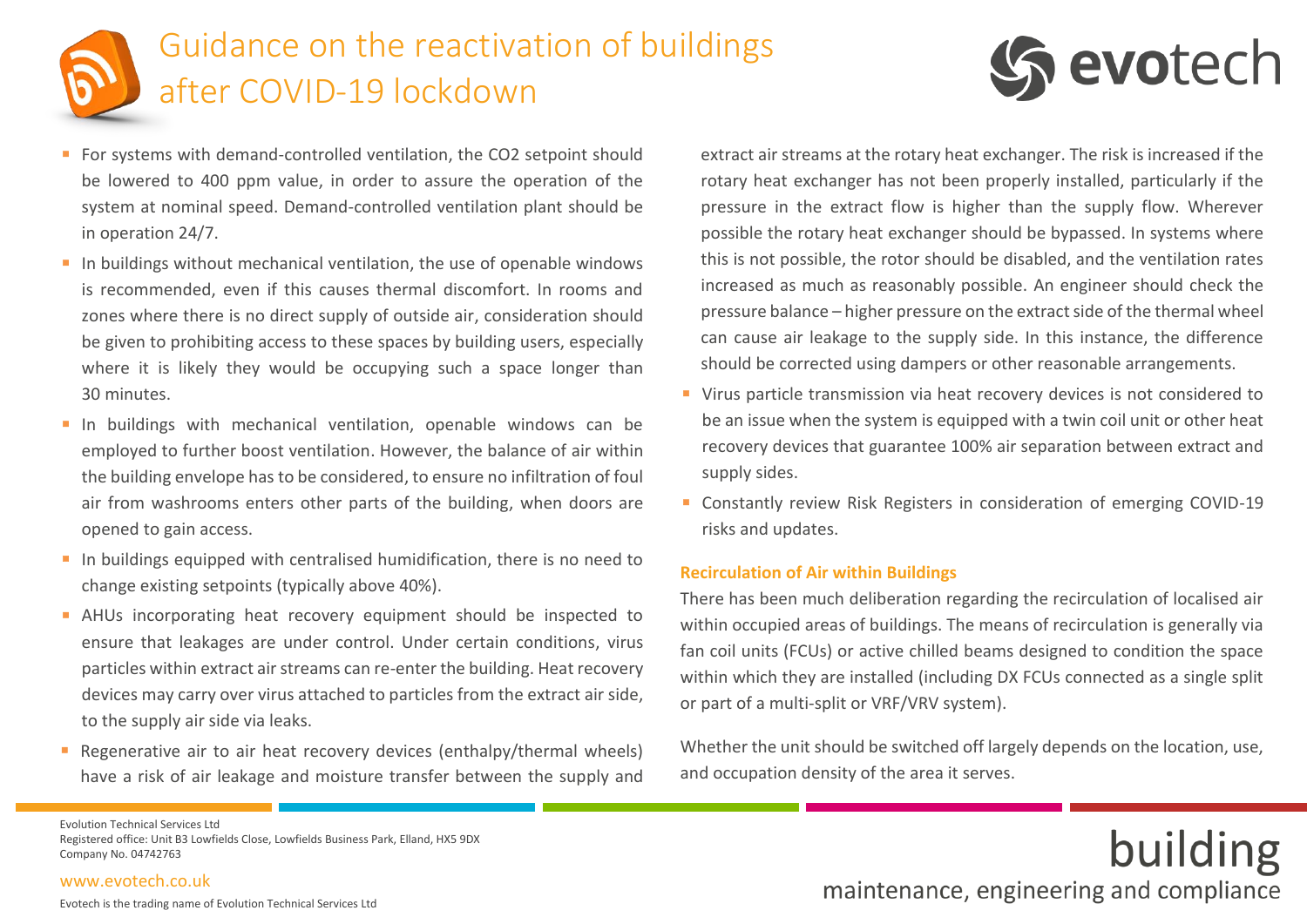



- **E** Recirculation of air between spaces within buildings should be avoided where possible, if occupied by different people.
- **If the unit serves an area occupied by one person with access of other** persons limited or prohibited, and the air recirculation is entirely local to that zone, then there is no harm in allowing the FCU to operate as normal. Any potentially contaminated droplets of moisture present within exhaled air will only be recirculating to the person who exhaled it in the first place. The FCU should be disabled when that person leaves the zone in case others enter during their absence. Additionally, it is advised that surfaces are cleaned down before the unit is enabled again.
- **E** If the unit serves a multiple occupied area and the FCU is also the means for distributing fresh air, then it is advisable to keep the FCU operational, due to the benefit of maximising the air exchange rate with outside air within the space. Building managers may need to assess the location of the occupants in relation to the air flow pattern emanating from the FCUs, and re-arrange furniture as required. In situations where the FCU does not provide fresh air into the space and is essentially recirculating air within the area served, the potential for air flow distributing a contaminated air droplet towards other people is higher – therefore in this instance it is recommended to disable the unit.
- In situations where FCUs cannot be disabled, it is recommended that fans are continuously operated to avoid re-suspension of virus sediment in filters when the fan is turned on. Continuous operation coupled with exhaust ventilation will remove virus particles.
- On the FCU heat exchanger surface, it is possible to inactivate COVID-19 virus particulate by heating the coil to a temperature of 60°C for a period of one hour, or 40°C throughout the day. It is recommended that the system is set to enable full heating mode every evening, or at a time when the building or affected space is unoccupied, to allow the coil temperature to rise to 60°C for at least an hour with the fan enabled at full speed to ensure as much air as possible passes over the hot coil.
- Increasing filter grade material within FCUs may put an undue strain on the fan motor causing burn out, or in the case of DX FCUs cause liquid refrigerant to slug back to the outdoor unit, damaging the compressor. For this reason, it should only be done where the air flow can be maintained at a suitable level.

### **Toilet Facilities**

The World Health Organisation (WHO) has recently recognised the risk of a faecal-oral transmission route for COVID-19. In a technical briefing held on 2nd March, WHO recommended closing toilet lids when flushing, and avoiding dried-out floor drains and traps within other sanitary devices by regularly adding water (at least every three weeks, dependent upon climate).

- **Exhaust ventilation systems serving toilets should be kept operational** 24/7, and relatively negative pressure must be maintained within the room air to help avoid faecal-oral transmission.
- If toilet seats are equipped with lids it is recommended to flush the toilets with closed lids in order to minimise the release of droplets and droplet

# building maintenance, engineering and compliance

Evolution Technical Services Ltd Registered office: Unit B3 Lowfields Close, Lowfields Business Park, Elland, HX5 9DX Company No. 04742763

#### [www.evotech.co.uk](http://www.evotech.co.uk/)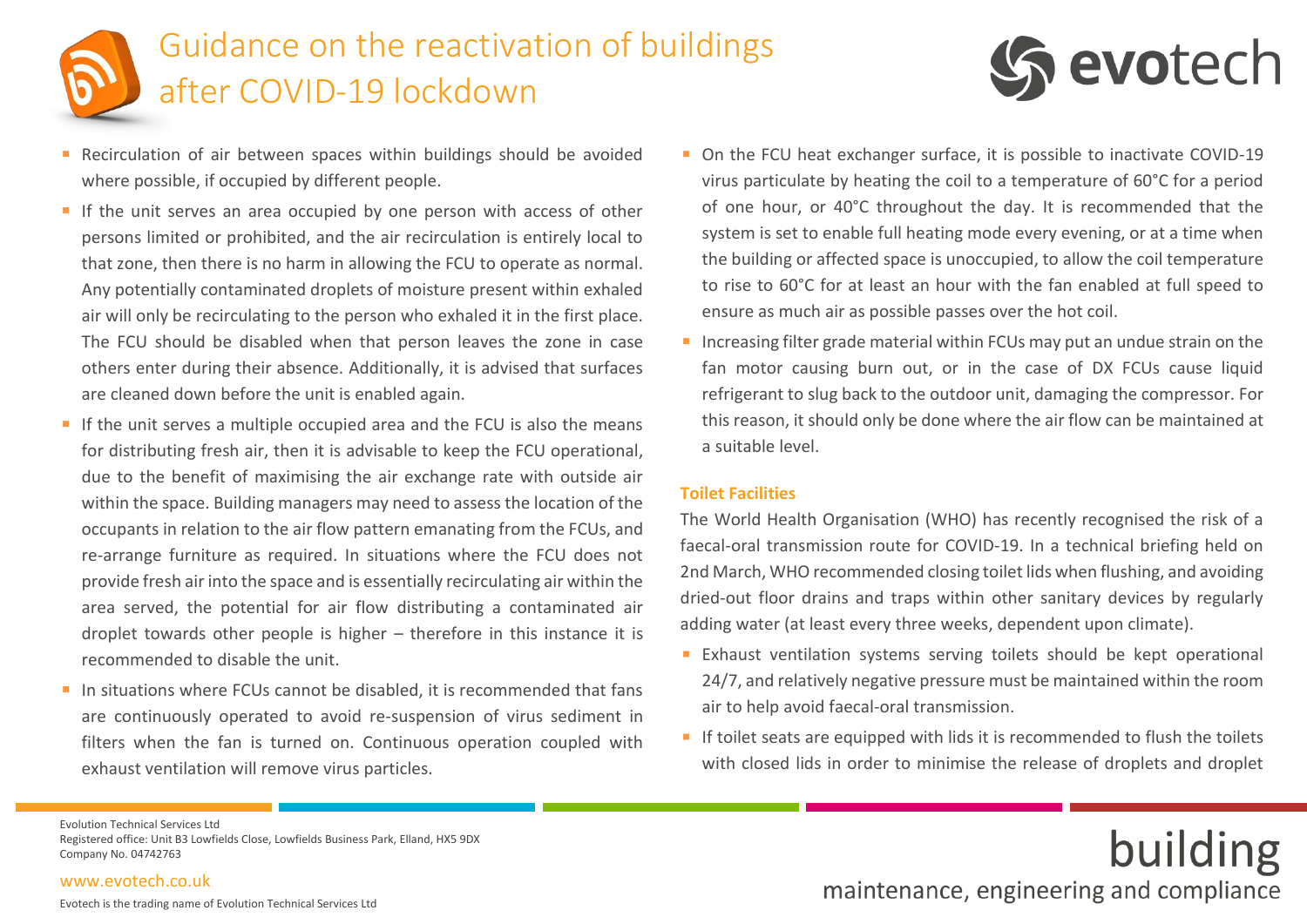



maintenance, engineering and compliance

residues from plumes in the air. It is important that water seals work at all times.

**•** The opening of windows within toilet areas should be avoided as this may cause a contaminated air flow from the toilet to other occupied spaces. In the absence of adequate exhaust ventilation from toilet and window airing cannot be avoided, it is important to keep windows open within other spaces in order to achieve cross flows throughout the building.

## **Air Sterilisation**

In poorly ventilated spaces with a high occupancy and where it is difficult to increase ventilation rates to an acceptable level, CIBSE recommend that it may be appropriate to consider using air cleaning and disinfection devices. The most appropriate devices are likely to be local HEPA filtration units or those that use germicidal UV (GUV).

GUV devices use light in the UV-C spectrum and have been shown to inactivate coronaviruses. Such devices can be applied as an upper-room system or a standalone consumer unit, but it is important that these are sized correctly for the room they are serving, as many do not have the flowrate required to be effective in larger spaces.

In-duct UV-C is not recommended to control infection transmission unless it is to decontaminate air that is recirculated. Devices that emit ozone or other potentially hazardous by-products should not be used within occupied spaces.

# When developing a building reactivation plan, it is important to consider the following:

- Ensure assets are brought back to full operation together.
- Plan resources and any materials/parts that may be required.
- **Engage supporting 3rd party specialists early to avoid long lead times.**
- Review the plan regularly in light of circumstantial changes and the release of new information.
- Communicate proposed plans to the building management team.
- **Ensure all building aspects are compliant prior to reoccupation.**

# A typical building reactivation process includes:

- Update risk assessments
- Assign property usage level retained occupancy / partial occupancy / mothballed
- Review SFG20 requirements
- Consider SEG30 services reactivation
- Water sampling
- Change air filters
- Thermal image electrical check distribution boards
- **Produce information sheet**
- Review PPM maintenance control procedures
- **Examine drainage systems**

Evolution Technical Services Ltd Registered office: Unit B3 Lowfields Close, Lowfields Business Park, Elland, HX5 9DX Company No. 04742763

#### [www.evotech.co.uk](http://www.evotech.co.uk/)